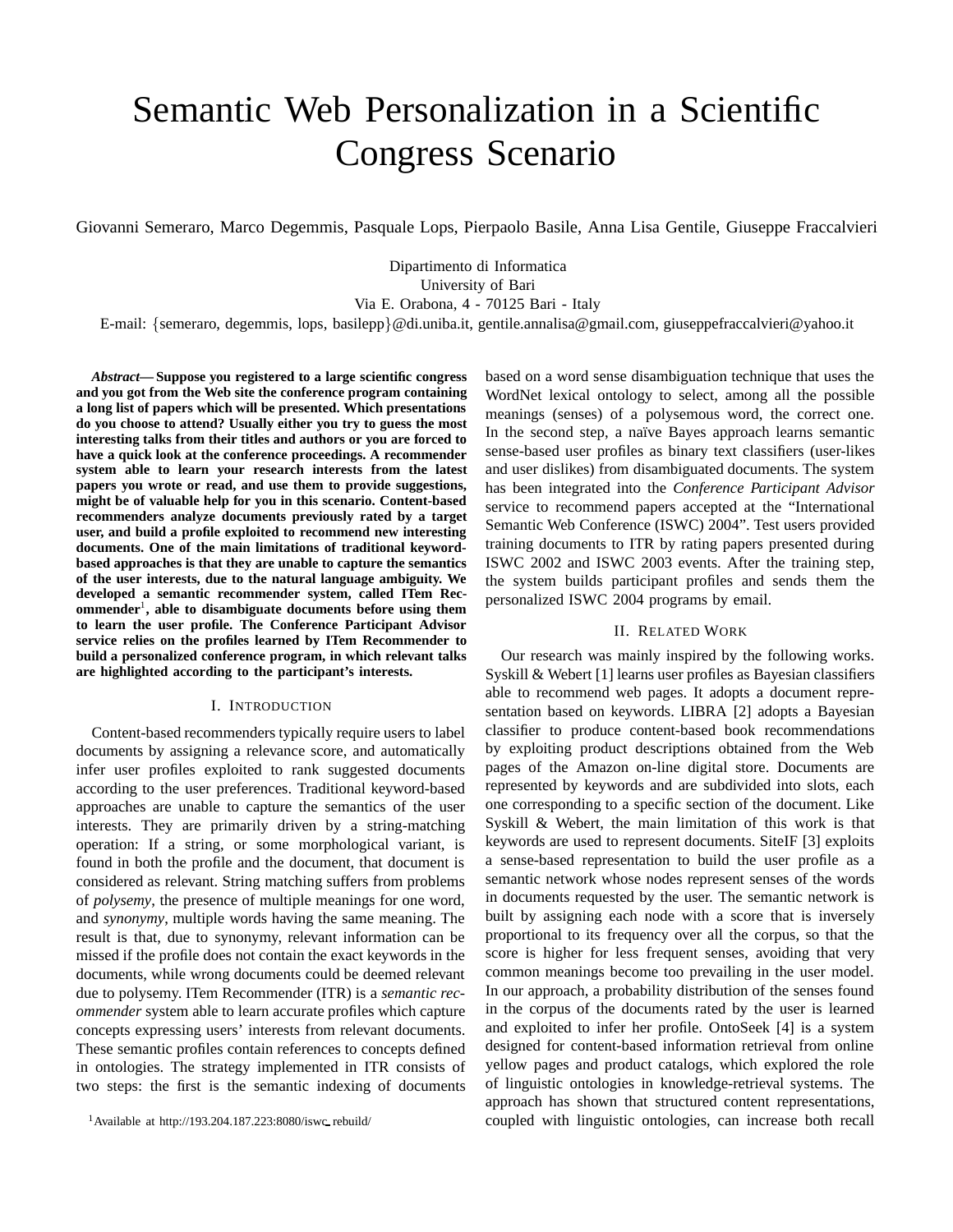and precision of content-based retrieval systems. By taking into account the lessons learned by the previously cited works, we conceived the ITR system as a text classifier able to deal with a sense-based document representation obtained by exploiting a linguistic ontology, as well as to learn a bayesian profile from documents subdivided into slots. The strategy we propose in order to shift from the classical keyword-based document representation to a sense-based one, is to integrate lexical knowledge in the indexing step of training documents. Several methods have been proposed to accomplish this task. In [5], the authors propose to include WordNet information at the feature level by expanding each word in the training set with all its synonyms available in WordNet in order to avoid a Word Sense Disambiguation (WSD) process. This approach has shown a decrease of effectiveness in the obtained classifier, mostly due to the word ambiguity problem, therefore it suggests that some kind of disambiguation is required. In [6], the authors experiment with three different settings for mapping words to senses: No WSD, most frequent sense as provided by WordNet, WSD based on context. They found positive results on the Reuters  $25178^2$ , the OHSUMED<sup>3</sup> and the FAODOC $4$  corpus. None of the previous approaches for embedding WSD in classification has taken into account the fact that WordNet is a hierarchical thesaurus. An interesting feature of ITR is that it adopts a similarity measure that takes into account the hierarchical structure of WordNet.

## III. THE ITEM RECOMMENDER SYSTEM IN THE SCIENTIFIC CONGRESS SCENARIO

The conceptual architecture of ITR is depicted in Figure 1. The *Content Analyzer* allows introducing semantics in the recommendation process by analyzing documents in order to identify relevant concepts representing the content. This process selects, among all the possible meanings (senses) of each polysemous word, the correct one according to the context in which the word appears. In this way, documents are represented using concepts instead of keywords, in an attempt to overcome the problems of the natural language ambiguity. The final outcome of the preprocessing step is a repository of disambiguated documents. This semantic indexing is strongly based on natural language processing techniques, such as Word Sense Disambiguation, and heavily relies on linguistic knowledge stored in the WordNet lexical ontology.

The *Profile Learner* implements a supervised learning technique for inferring a probabilistic model of the interests of a (target) user by learning from disambiguated documents rated according to her interests. This model represents the semantic profile, which includes those concepts that turn out to be most indicative of the user's preferences.

The *Recommender* exploits the user profile to suggest relevant documents, by matching concepts contained in the semantic profile against those contained in the documents to be recommended.



Fig. 1. The conceptual architecture of ITR

In the scientific congress scenario, the participant profile is learned from rated papers in the ISWC 2002 and 2003 paper repository. Then, the profile is matched against all ISWC 2004 accepted papers in order to identify the most relevant ones (which will be highlighted in the participant's personalized conference program).

The remainder of this paper describes the details of the process that leads to build semantic user profiles and the conference programs (properly) personalized for those profiles.

# *A. Semantic Document Indexing*

The problem of learning user profiles can be cast as a binary text categorization task: Each document has to be classified as interesting or not on the ground of the user preferences. The set of categories is  $C = \{c_+, c_-\}$ , where  $c_+$  is the positive class (*user-likes*) and *<sup>c</sup>*<sup>−</sup> the negative one (*user-dislikes*). In our approach, a na¨ıve Bayes algorithm learns *sense-based* user profiles as binary text classifiers (*user-likes* and *userdislikes*) from disambiguated documents obtained by a *semantic indexing* phase performed by the *Content Analyzer*. The idea of learning user profiles from disambiguated documents was successfully introduced in [7]. In this work, we describe the positive effects of exploiting sense-based user profiles to obtain groups of users sharing the same interests in a new hybrid recommendation technique. The core of the *Content Analyzer* is a procedure for assigning senses to words. Here, *sense* is used as a synonym of *meaning*. This task is known as Word Sense Disambiguation and consists in determining which of the senses of an ambiguous word is invoked in a particular use of the word [8].

The goal of a WSD algorithm is to associate the appropriate meaning (or sense) *s* to a word *w<sup>i</sup>* in document *d*, by exploiting its *(window of) context C*, that is a set of words that precede

<sup>&</sup>lt;sup>2</sup>http://about.reuters.com/researchandstandards/corpus/

<sup>3</sup>http://www.ltg.ed.ac.uk/disp/resources/

<sup>4</sup>http://www4.fao.org/faobib/index.html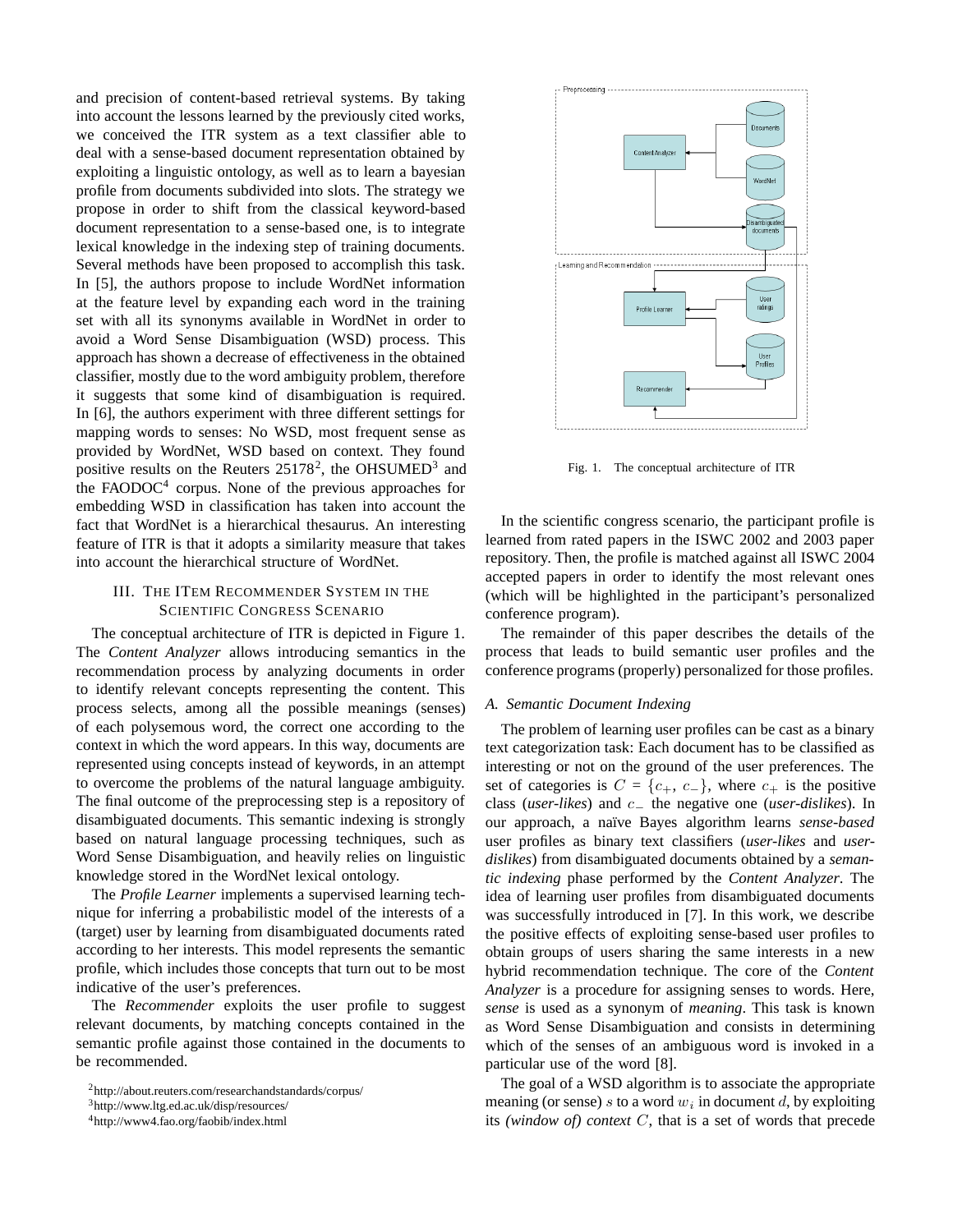and follow *wi*. The sense *s* is selected from a predefined set of possibilities, usually known as *sense inventory*. In our system, the sense inventory is obtained from WordNet (version  $1.7.1$ <sup>5</sup>. WordNet was designed to establish connections between four types of Parts of Speech (POS): Noun, verb, adjective, and adverb. The basic building block for WordNet is the SYNSET (SYNonym SET), which represents a specific meaning of a word. The specific meaning of one word under one type of POS is called a sense. Synsets are equivalent to senses, which are structures containing sets of words with synonymous meanings. Each synset has a gloss, a short textual description that defines the concept represented by the synset. For example, the words *night*, *nighttime* and *dark* constitute a single synset that has the following gloss: "the time after sunset and before sunrise while it is dark outside". Synsets are connected through a series of relations: Antonymy (opposites), hyponymy/hypernymy (IS-A), meronymy (PART-OF), etc.

## *B. The Word Sense Disambiguation Algorithm*

JIGSAW is the WSD algorithm implemented by the *Content Analyzer*. It is based on the idea of combining three different strategies to disambiguate nouns, verbs, adjectives and adverbs. In this section we will describe the main idea behind the proposed approach. A more detailed description of the algorithm can be found in [9]. An adaptation of Lesk's dictionary-based WSD algorithm has been used to disambiguate adjectives and adverbs [10], an adaptation of the Resnik algorithm has been used to disambiguate nouns [11], while the algorithm we developed for disambiguating verbs exploits the nouns in the context of the verb and the nouns both in the glosses and in the phrases that WordNet utilizes to describe the usage of the verb. The algorithm disambiguates only words which belong to at least one synset.

The motivation behind our approach is that the performance of the WSD algorithms change in accordance to the POS tag of the word to be disambiguated. JIGSAW algorithm takes as input a document  $d = \{w_1, w_2, \ldots, w_h\}$  and will output a list of WordNet synsets  $X = \{s_1, s_2, \ldots, s_k\}$  ( $k \leq h$ ) in which each element *s<sup>i</sup>* is obtained by disambiguating the *target word w<sup>i</sup>* based on the information obtained from WordNet about a few immediately surrounding words. We define the *context C* of the target word to be a window of *n* words to the left and another *n* words to the right, for a total of 2*n* surrounding words. The algorithm is based on three different procedures for nouns, verbs, adverbs and adjectives, called *JIGSAWnouns*, *JIGSAWverbs*, *JIGSAWothers*, respectively. The POS tag of each word to be disambiguated is computed by the HMMbased tagger ACOPOST t3<sup>6</sup>.

JIGSAW proceeds in several iterations by using the disambiguation results of the previous iteration to reduce the complexity of the next one. First, JIGSAW performs noun disambiguation by executing the *JIGSAWnouns* procedure. Then, verbs are disambiguated by *JIGSAWverbs* by exploiting the words already disambiguated by *JIGSAWnouns*. Finally, the *JIGSAWothers* procedure is executed. The WSD procedure is used to obtain a synset-based vector space representation that we called Bag-Of-Synsets (BOS), described in the next section.

# *C. Keyword-based and Synset-based Document Representation*

In the Bag-Of-Synsets model (BOS), each document is represented by the vector of synsets recognized by the JIGSAW algorithm, rather than a vector of words, as in the classical Bag-Of-Words (BOW) model [12]. Another characteristic of the approach is that each document is represented by a set of *slots*. Each slot is a textual field corresponding to a specific feature of the document, in an attempt to take into account its structure. In our application scenario, in which documents are scientific papers, we selected three slots: *title*, *authors*, *abstract* (Figure 2). The text in each slot is represented according to the BOS model by counting separately the occurrences of a synset in the slots in which it appears.



Fig. 2. The description of a paper structured in three slots

```
title: {document: 1; categorization: 1;
         classification: 1}
authors: \{ \text{sam: } 1; \text{ scott: } 1 \}abstract: {categorization: 2; learning: 1;
            classification: 1; AI: 1;
            artificial: 1; intelligence: 1}
```
An example of BOW-represented document is depicted in Figure 3. The BOS-representation of the same document is presented in Figure 4.

Our hypothesis is that the BOS model helps to obtain profiles able to recommend documents semantically closer to the user interests. The difference with respect to keywordbased profiles is that synset unique identifiers are used instead of words. The next section describes the learning algorithm adopted to build semantic user profiles, starting from the BOS document representation.

<sup>5</sup>http://wordnet.princeton.edu

<sup>6</sup>http://acopost.sourceforge.net/

Fig. 3. An example of document represented using the Bag-of-Words model. Each slot contains terms and their corresponding occurrences in the original text.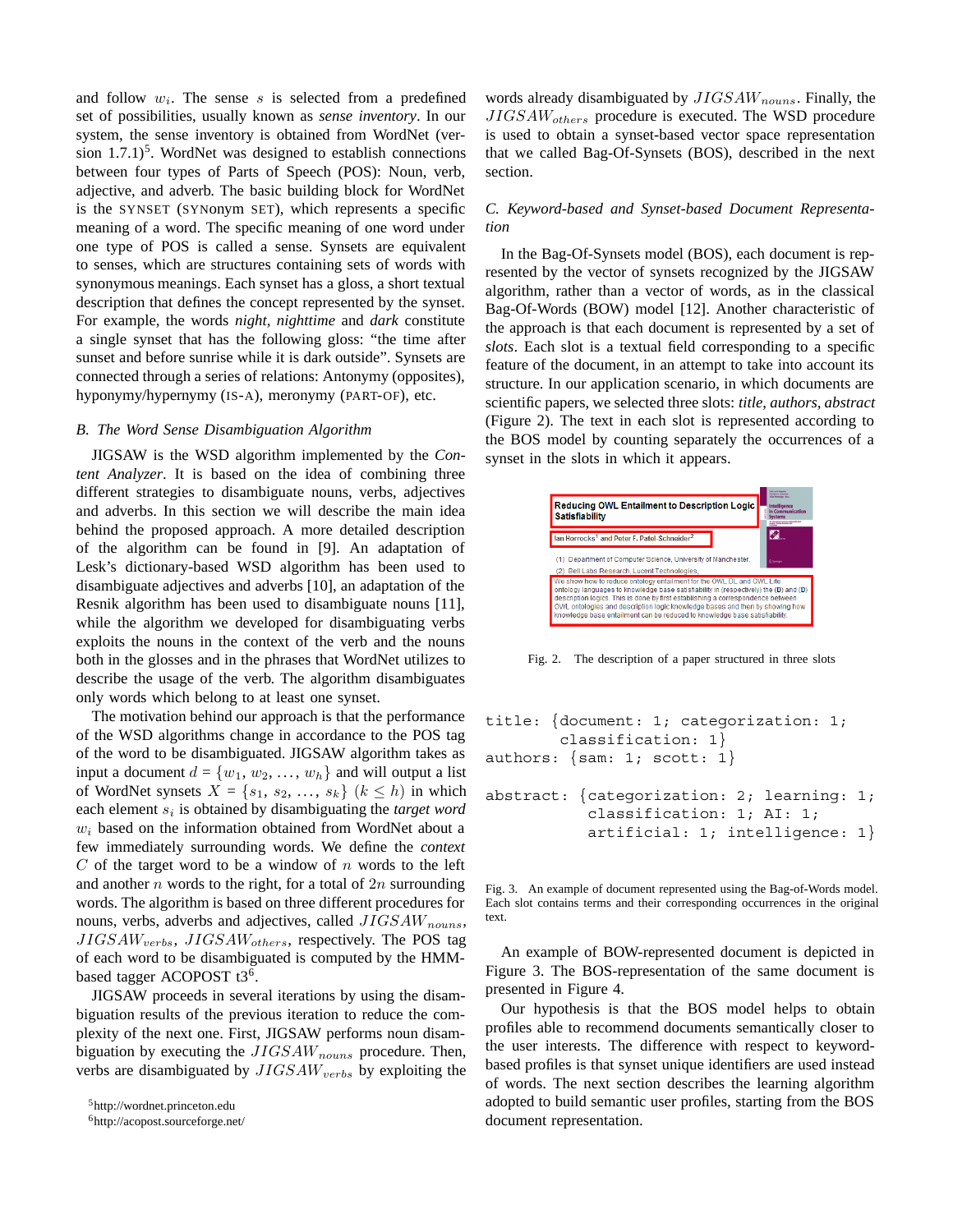title: {06424377 [text file, document] ((computer science) a computer file that contains text (and possibly formatting instructions) using seven-bit ASCII characters): 1

> 00998694} [categorization, categorisation, classification, compartmentalization, compartmentalisation, assortment] -- (the act of distributing things into classes or categories of the same type): 2}

```
authors: {}
```
abstract: {00998694 [categorization, categorisation, classification, compartmentalization, compartmentalisation, assortment] (the act of distributing things into classes or categories of the same type): 3

```
06052624 [artificial intelligence,
AI] (the branch of computer science
that deal with writing computer
programs that can solve problems
creatively;
"workers in AI hope to imitate
or duplicate intelligence in
computers and robots"): 2
```

```
00590335 [learn, larn, acquire]
(gain knowledge or skills;
"She learned dancing from her
sister"; "I learned Sanskrit";
"Children acquire language at
an amazing rate"): 1}
```
Fig. 4. An example of document represented using the Bag-of-Synsets model. Each slot contains the synsets associated by JIGSAW to the words in the original text. For the sake of readability, the synset descriptions (that are not included in the actual BOS representation) are also reported.

# IV. LEARNING SEMANTIC USER PROFILES

The Profile Learner module of ITR uses a Naïve Bayes text categorization algorithm to build profiles as binary classifiers (*user-likes* vs *user-dislikes*). The induced probabilistic model estimates the *a posteriori* probability,  $P(c_i | d_i)$ , of document  $d_i$  belonging to class  $c_j$  as follows:

$$
P(c_j|d_i) = P(c_j) \prod_{w \in d_i} P(t_k|c_j)^{N(d_i, t_k)}
$$
 (1)

where  $N(d_i, t_k)$  is the number of times token  $t_k$  appears in document *di*. Since each document is encoded as a vector of BOS (in the WordNet-based approach) or BOW (in the keyword-based approach), one for each slot, equation (1) becomes:

$$
P(c_j|d_i) = \frac{P(c_j)}{P(d_i)} \prod_{m=1}^{|S|} \prod_{k=1}^{|b_{im}|} P(t_k|c_j, s_m)^{n_{kim}} \tag{2}
$$

where  $S = \{s_1, s_2, \ldots, s_{|S|}\}\$ is the set of slots,  $b_{im}$  is the BOS or the BOW in the slot  $s_m$  of  $d_i$ ,  $n_{\text{kim}}$  is the number of occurrences of token  $t_k$  in  $b_{im}$ . When the system is trained on BOW-represented documents, tokens *t<sup>k</sup>* in *bim* are words, and the induced categorization model relies on word frequencies. Conversely, when training is performed on BOS-represented documents, tokens are synsets and the induced model relies on synset frequencies. To calculate (2), the system has to estimate  $P(c_i)$  and  $P(t_k|c_i, s_m)$  in the training phase. The documents used to train the system are rated on a discrete scale from 1 to MAX, where MAX is the maximum rating that can be assigned to a document. According to an idea proposed in [2], each training document  $d_i$  is labeled with two scores, a "userlikes" score  $w^i_+$  and a "user-dislikes" score  $w^i_-$ , obtained from the original rating *r*:

$$
w_{+}^{i} = \frac{r-1}{MAX-1}; \qquad w_{-}^{i} = 1 - w_{+}^{i}
$$
 (3)

The scores in (3) are used for weighting the occurrences of tokens in the documents and to estimate their probabilities from the training set *T R*. The prior probabilities of the classes are computed according to the following equation:

$$
\hat{P}(c_j) = \frac{\sum_{i=1}^{|TR|} w_j^i + 1}{|TR| + 2} \tag{4}
$$

Witten-Bell smoothing [13] is adopted to compute  $P(t_k|c_i, s_m)$ , by taking into account that documents are structured into slots and that token occurrences are weighted using scores in equation (3):

$$
\hat{P}(t_k|c_j, s_m) = \begin{cases}\n\frac{N(t_k, c_j, s_m)}{V_{c_j} + \sum_i N(t_i, c_j, s_m)} & \text{if } N(t_k, c_j, s_m) \neq 0 \\
\frac{V_{c_j}}{V_{c_j} + \sum_i N(t_i, c_j, s_m)} \frac{1}{V - V_{c_j}} & \text{otherwise}\n\end{cases}
$$
\n(5)

where  $N(t_k, c_j, s_m)$  is the count of the weighted occurrences of token  $t_k$  in the training data for class  $c_j$  in the slot  $s_m$ ,  $V_{c_j}$ is the total number of unique tokens in class  $c_j$ , and V is the total number of unique tokens across all classes.  $N(t_k, c_j, s_m)$ is computed as follows:

$$
N(t_k, c_j, s_m) = \sum_{i=1}^{|TR|} w_j^i n_{kim}
$$
 (6)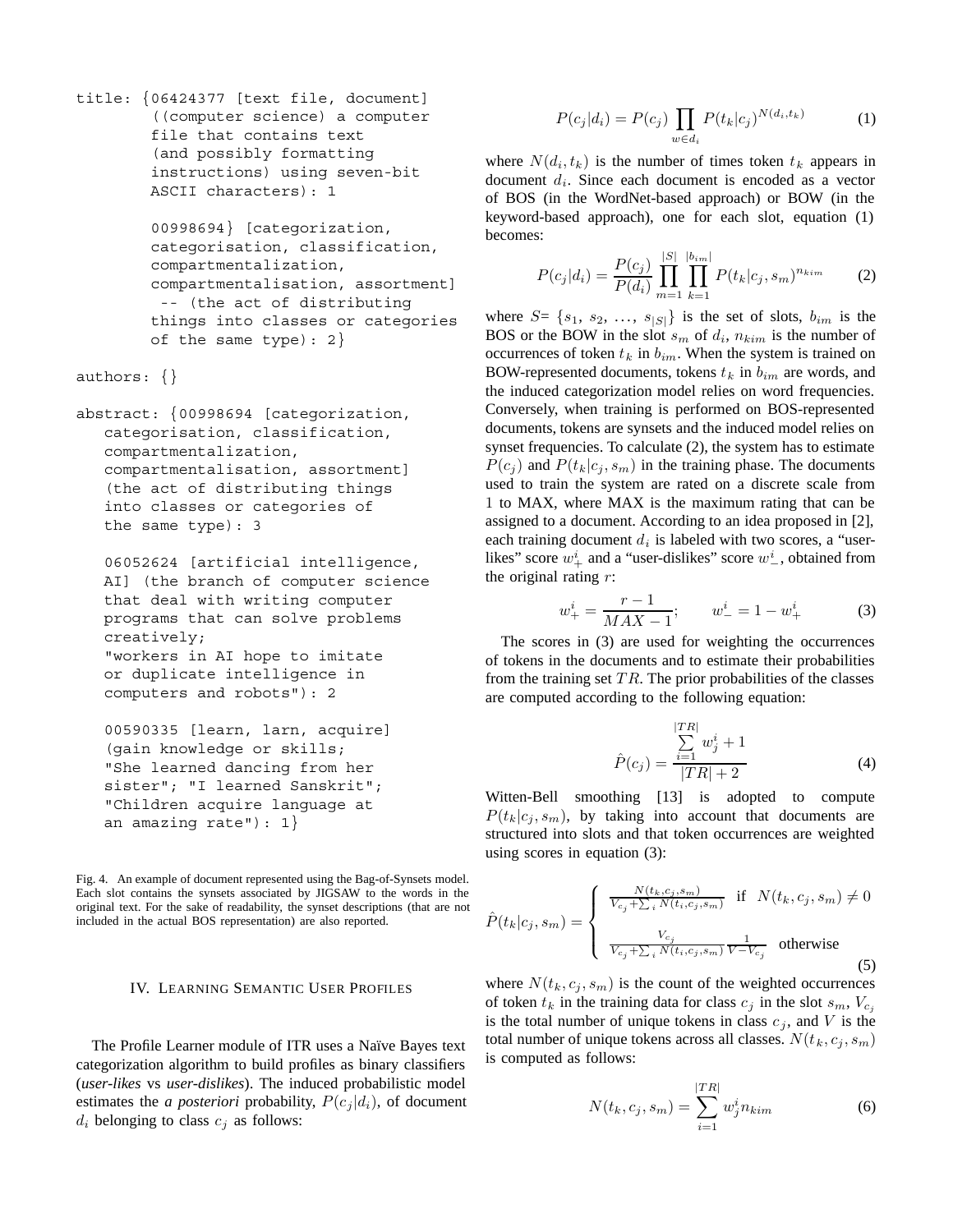In (6),  $n_{kim}$  is the number of occurrences of token  $t_k$  in slot  $s_m$  of token  $d_i$ . The sum of all  $N(t_k, c_j, s_m)$  in the denominator of equation (5) denotes the total weighted length of the slot  $s_m$  in class  $c_j$ . In other words,  $\hat{P}(t_k|c_j, s_m)$ is estimated as a ratio between the weighted occurrences of  $t_k$  in slot  $s_m$  of class  $c_j$  and the total weighted length of the slot. The final outcome of the learning process is a probabilistic model used to classify a new document in the class *<sup>c</sup>*<sup>+</sup> or *<sup>c</sup>*−. The model can be used to build a personal profile that includes those tokens that turn out to be most indicative of the user's preferences, according to the value of the conditional probabilities in (5). When ITR is trained on documents disambiguated by JIGSAW, the tokens included in the user profiles are WordNet synsets.

## V. THE CONFERENCE PARTICIPANT ADVISOR SERVICE

The "Conference Participant Advisor" service is based on ITR and provides useful personalized support for conference participation planning. In the proposed scenario, the semantic profile of each test user registered to the service is exploited to suggest the most interesting talks to be attended at the conference by producing a one-to-one personalized conference program.

The prototype has been realized in the context of the "International Semantic Web Conference 2004", by adding to the conference homepage (a local copy of the official web site) a login/registration form to access the recommendation service (Figure 5). The user registers by providing an email address and can browse the whole document repository or search for papers presented during 2002 and 2003 ISWC events, in order to provide ratings. The search engine used to select the training examples relies on the BOS model in order to allow users to perform a *semantic* search and to reduce the overload in providing the system with appropriate positive and negative examples of documents the user is interested into. Let us suppose that the user now submits the query "categorization" to the paper retrieval system. The search engine analyzes the quey and shows the sense inventory corresponding to the keyword. Among all the possible senses listed, the user can choose one or more of them according to her wishes. In the proposed scenario, the user is interested in papers about "text categorization", which is the task of assigning documents to a list of predefined categories. Therefore, the most appropriate sense for the query is the third one in the sense inventory (Figure 6).

Each retrieved paper can be rated on a discrete rating scale, as shown in Figure 7. Notice that the word matching against the query, highlighted by the search engine, is different from the one in the query issued by the user. This is due to the fact that the two words are in the same synset, thus the system was able to realize a *semantic* matching by exploiting the synonymy relation in WordNet. This semantic search allows for a more accurate selection of training examples: the document retrieved in the aforementioned example would not have been retrieved by using a traditional keyword search.



Fig. 5. ISWC 2004 Home page



Fig. 6. The user selects the most appropriate sense for the keyword "categorization".

Given a sufficient number of ratings (at present the minimum number of training documents is set at 20), the system learns the semantic profile of the participant by exploiting the algorithm described in section IV. In the profile, *concepts* representing the participant's research interests are stored. ISWC 2004 accepted papers are classified using the learned profile to obtain a personalized list of recommended papers and talks, which is sent by email to the participant. Recommended talks are highlighted in the personalized electronic program (Fig. 8). In addition to the information contained in the program, the user is provided with further information to evaluate the effectiveness of the recommendations. In this version of the service, the abstracts of the recommended papers are also sent to the user in a separate file.

#### VI. EXPERIMENTAL EVALUATION

The goal of the evaluation phase was to compare the performance of keyword-based profiles to that of synset-based profiles. Experiments were carried out on a collection of 100 papers (42 papers accepted to ISWC 2002, 58 papers accepted to ISWC 2003) rated by 11 real users, that we called *ISWC dataset*. Papers are rated on a 5-point scale mapped linearly to the interval [0,1]. Tokenization, stopword elimination and stemming have been applied to index the documents according to the BOW model. Documents have been processed by the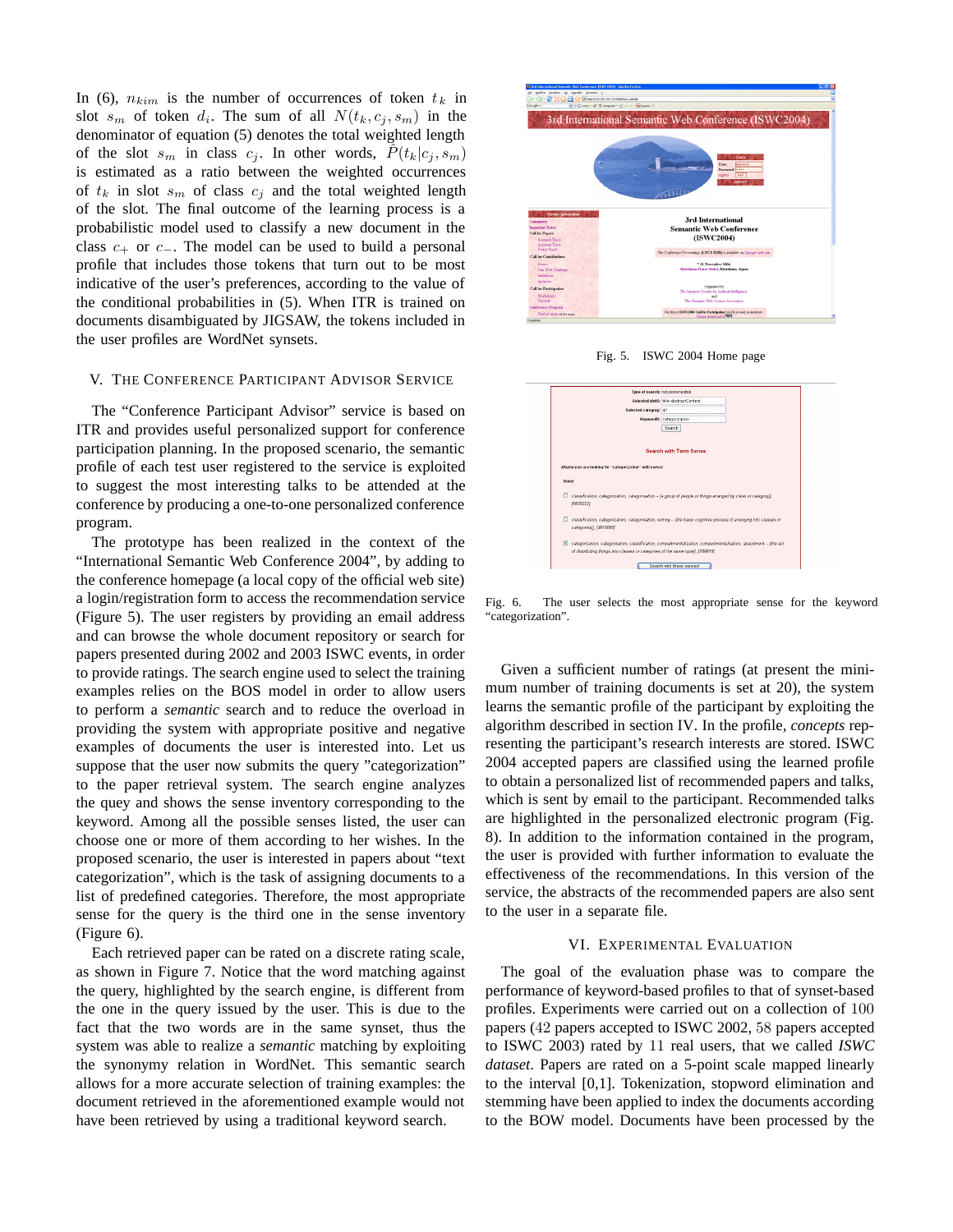

Fig. 7. A paper retrieved by the semantic search provided by ITR and the interface for rating it.



Fig. 8. The personalized program sent to the user

JIGSAW algorithm and indexed according to the BOS model, obtaining a 14% feature reduction (20*,* 016 words vs. 18*,* 627 synsets). This is mainly due to the fact that synonym words are represented by the same synset. Keyword-based profiles were inferred by learning from BOW-represented documents, whilst synset-based profiles were obtained from BOS-represented documents. We measured both the classification accuracy and the effectiveness of the ranking imposed by the two different kinds of profile on the documents to be recommended. Classification effectiveness was evaluated by the classical measures *precision*, *recall* [12]. We adopted the Normalized Distancebased Performance Measure (NDPM) [14] to measure the distance between the ranking imposed on papers by the user ratings and the ranking predicted by ITR, that ranks papers according to the a-posteriori probability of the class *likes*. Values range from 0 (agreement) to 1 (disagreement). In the experiments, a paper is considered *relevant* by a user if the rating is greater than 3, while ITR considers an item relevant if  $P(c_{+}|d_i) > 0.5$ , computed as in equation (2). We executed one experiment for each user. Each experiment consisted in:

- 1) selecting the papers and the corresponding ratings given by the user;
- 2) splitting the selected data into a training set *Tr* and a test set *Ts*;
- 3) using *Tr* for learning the user profile;
- 4) evaluating the predictive accuracy of the induced profile on *Ts*, using the aforementioned measures.

The methodology adopted for obtaining *Tr* and *Ts* was the 5-fold cross validation. The results of the comparison between the profiles obtained from documents represented using the two indexing approaches, namely BOW and BOS, are reported in Figure 9.



Fig. 9. Performance of the BOW - BOS profiles.

We can notice an improvement both in precision  $(+1%)$  and recall (+2%). In particular, precision improves for 4 users out of 11, while a more significant improvement (8 users out of 11) is obtained for recall. The BOS model outperforms the BOW model specifically for users 7 and 10, for whom we observe an increased precision, and in the worst case the same recall. The rating style of these users has been thoroughly analyzed, and we observed that they provided a well balanced number of positive and negative ratings (positive examples not exceeding 60% of the training set). Moreover, they had a very clean rating style, that is, they tend to assign the score 1 to not interesting papers, and the score 5 to interesting ones.

We also observed the effect of the WSD on the training set of these users. We interpreted this effect as follows: If a polysemous word occurs both in positive and negative examples, the system is unlikely to be able to detect the discriminatory power of that feature for the classification because the conditional probabilities of the word are almost the same for the two classes (likes and dislikes). On the other hand, once the system assigned the correct sense to the ambiguous word in each training example in which it occurred, it will be able to distinguish among the different meanings with which that word was differently used in positive and negative examples. Therefore, the occurrences of the *different* synsets assigned to the word will be heavily weighted due to the clean rating style of the users and this should result in more precise probability estimates that positively influenced the precision of the classification.

By the way, the main outcome is that it is difficult to reach a strong improvement both in precision and recall by using the BOS model: we observed a general improvement of both measures only on user 10. It could be noticed from the NDPM